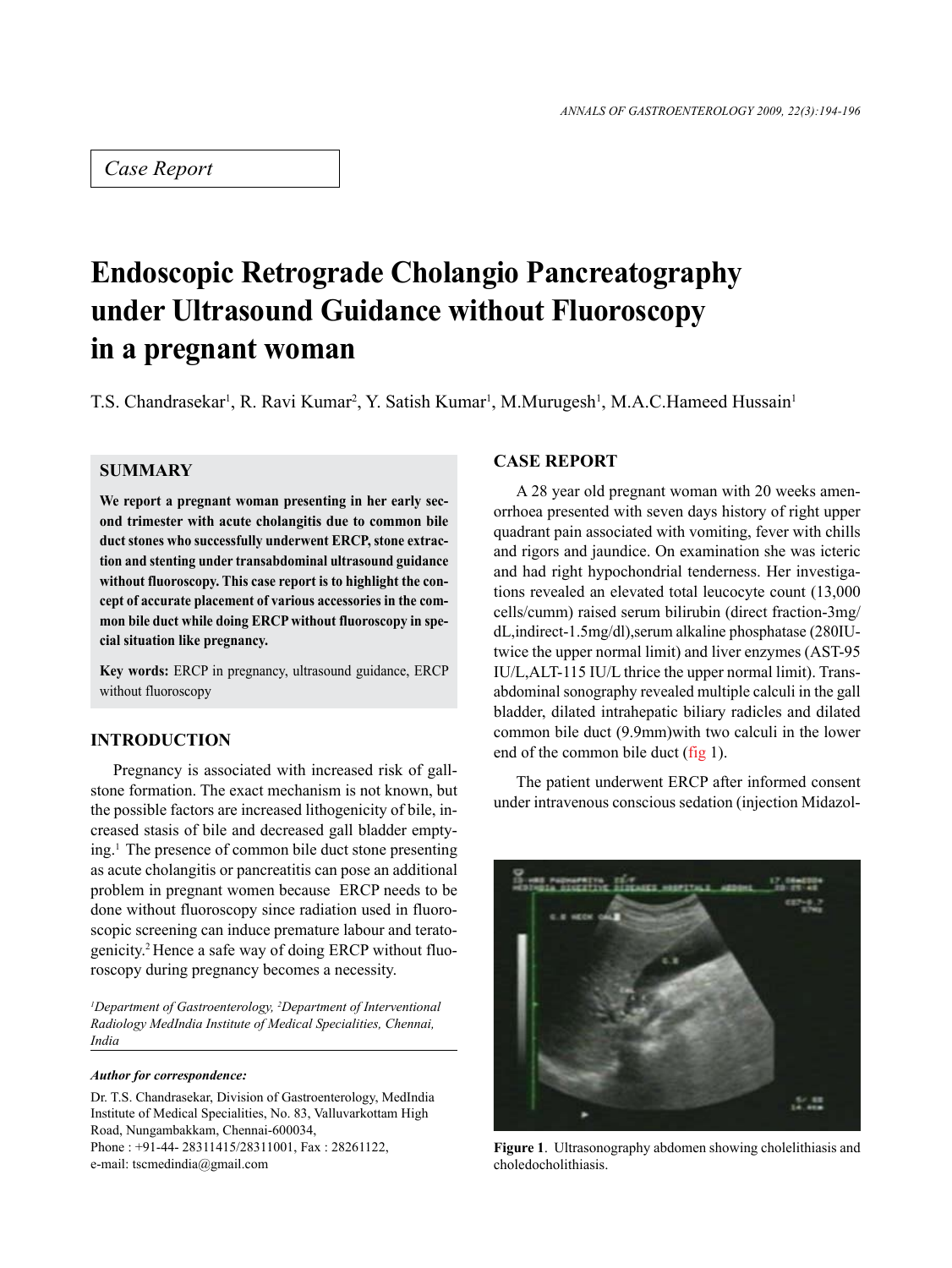am). The patient's vitals were meticulously monitored by an anaesthetist throughout the procedure. The patient was put in the left lateral position. The side viewing endoscopy revealed a normal looking ampulla. Free and wire guided cannulation failed. So ampullary precut was done using Huibregtse triple lumen needle knife, HPC – 3 (Wilson Cook). The common bile duct was cannulated with Tandem xLcannula (Boston Scientific Microvasive). The radiologist was on the right side of the patient and transabdominal ultrasound study was carried out using (Corevision-Pro Toshiba) curvilinear probe (3.75Mhz).Only minimal air was insufflated by the endoscopist to facilitate the ultrasound examination.. The position of the cannula and the guidewire were confirmed to be in the common bile duct by the ultrasound examination (Fig 2). Common bile duct sphincterotomy was carried out using wireguided ultratome XL sphincterotome (Boston Scientific Microvasive make).Two stones were extracted using FG 22 Q Dormia basket (Olympus) under ultrasound guidance (Fig 3). Since cholecystectomy was not planned immediately, a 10french Amsterdam type of stent was deployed in the common bile duct under the ultrasound guidance (Fig 4). Every step was scanned by the sonologist to confirm the position of various accessories and the stent in the common bile duct. Fluoroscopy was not used throughout the procedure. The entire procedure was uneventful and the patient was discharged after24 hours and advised cholecystectomy and stent removal at a later date.

## **DISCUSSION**

Emergency ERCP is indicated in acute cholangitis and pancreatitis caused by common bile duct stones even dur-



**Figure 2**. The position of the cannula and the guidewire were confirmed to be in the common bile duct by the ultrasound examination.



**Figure 3**. Common bile duct stones were extracted using FG 22 Q Dormia basket (Olympus) under ultrasound guidance.



**Figure 4**. Amsterdam type of stent was deployed in the common bile duct under the ultrasound guidance.

ing pregnancy. Hazards of radiation in preganacy while doing therapeutic endoscopy procedures have been well documented.2 Earlier many techniques have been performed to carry out ERCP during pregnancy, namely minimal radiation exposure, $3$  usage of lead apron over the pelvis of the pregnant woman to shield the gravid uterus,<sup>4</sup> cannulation and withdrawing the bile followed by sphincterotomy and stenting but without accurate confirmation.<sup>5</sup>

We report a complete ERCP procedure performed in a pregnant woman in her early second trimester under transabdominal ultrasound guidance without fluoroscopy. Such a technique has not been reported widely and this methodology can be performed safely by a team of experts in therapeutic endoscopy and transabdominal sonography.